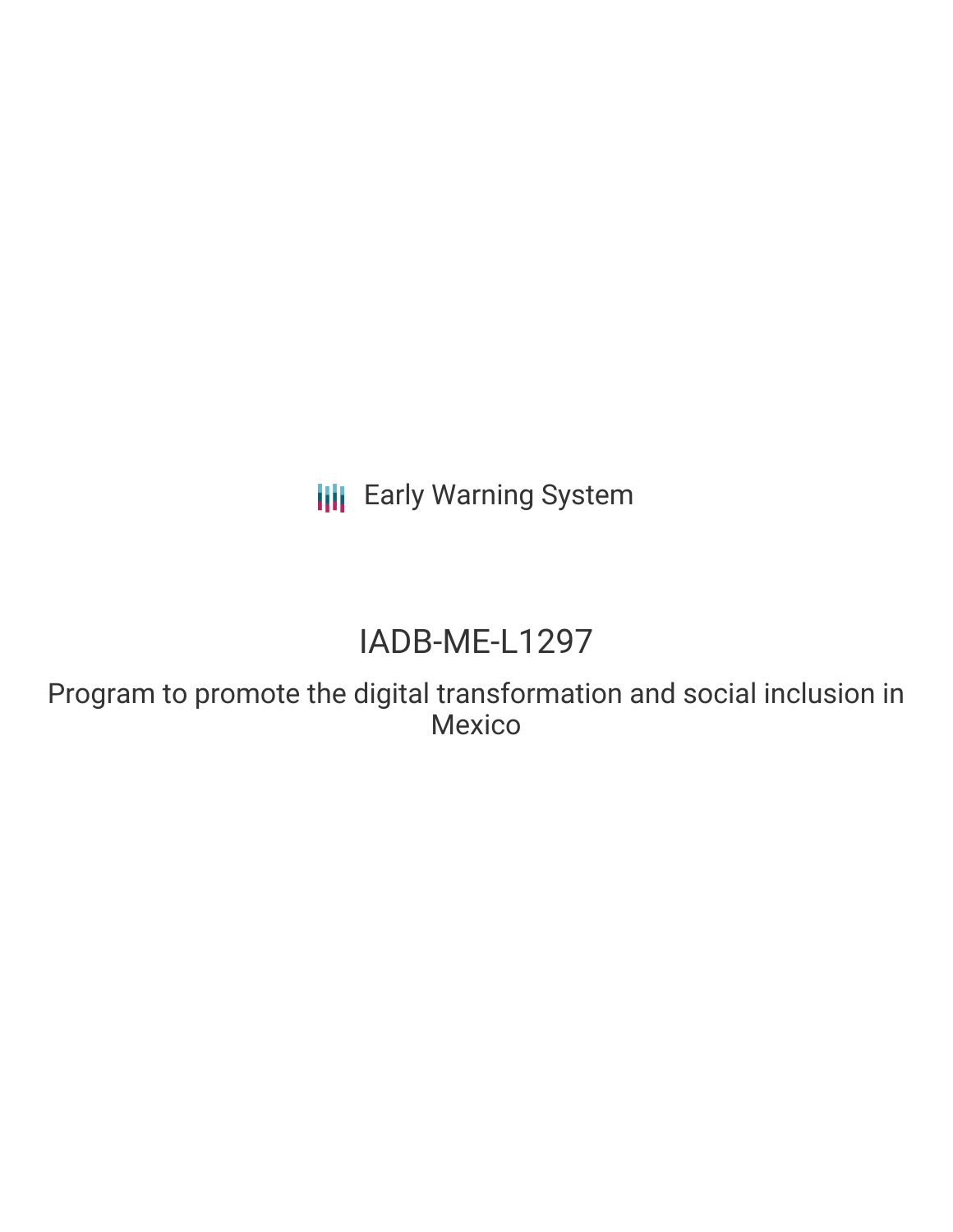

#### **Quick Facts**

| <b>Countries</b>               | Mexico                                 |
|--------------------------------|----------------------------------------|
| <b>Financial Institutions</b>  | Inter-American Development Bank (IADB) |
| <b>Status</b>                  | Active                                 |
| <b>Bank Risk Rating</b>        | С                                      |
| <b>Borrower</b>                | Government of Mexico                   |
| <b>Sectors</b>                 | Communications, Education and Health   |
| <b>Investment Type(s)</b>      | Loan                                   |
| <b>Investment Amount (USD)</b> | \$120.00 million                       |
| <b>Project Cost (USD)</b>      | \$120.00 million                       |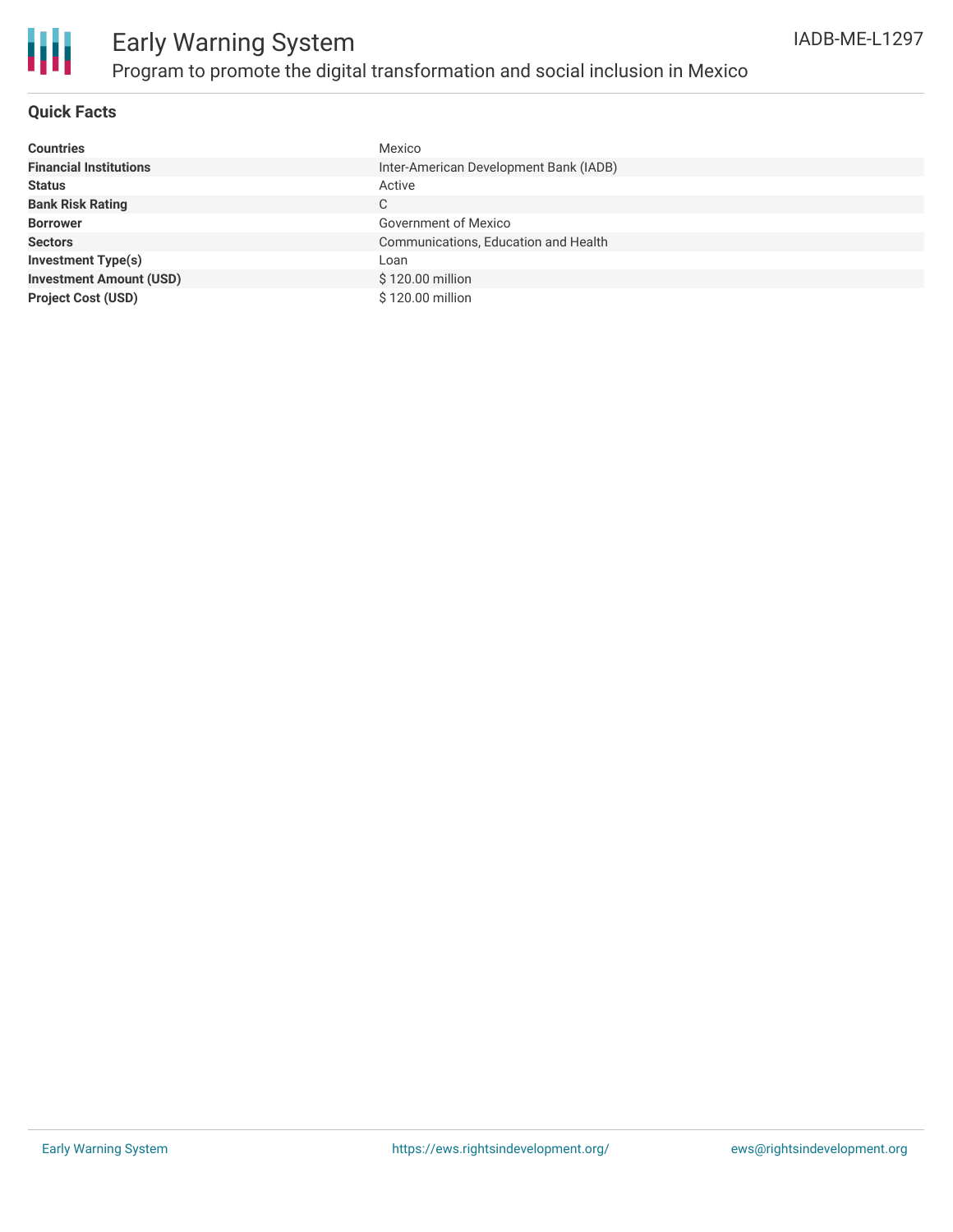

#### **Project Description**

The general objective of this program is to increase citizens' access to the internet through the transformation and digital inclusion of Mexico, which allows the country to move towards the fourth industrial revolution. To achieve this, the following specific objectives are met: (i) to promote the telecommunications infrastructure in critical and high-performance networks; (ii) promote digital inclusion through the development of digital capacities and skills, especially in marginalized and remote areas; and (iii) promote institutional strengthening that favors digital transformation and inclusion.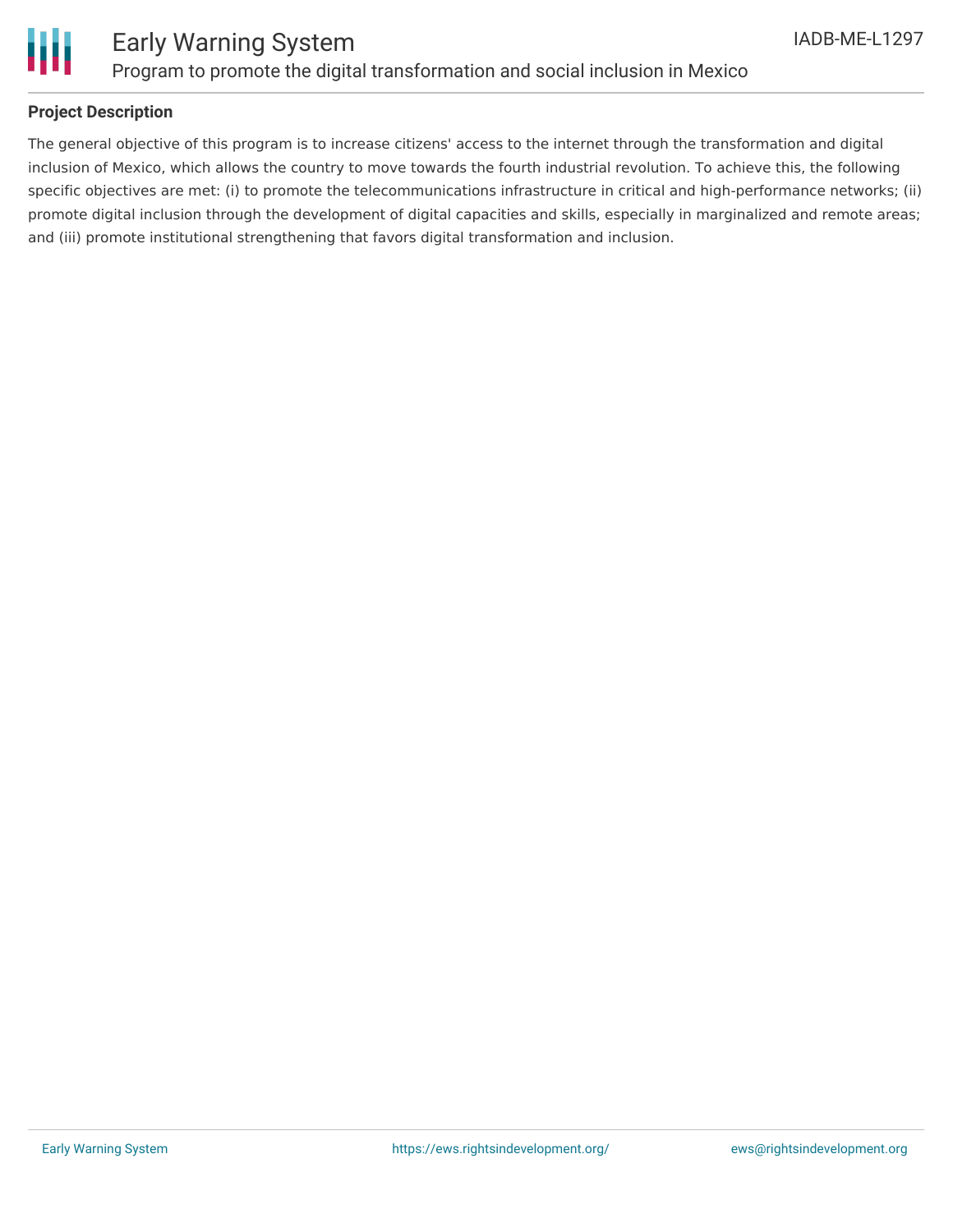

#### **Investment Description**

• Inter-American Development Bank (IADB)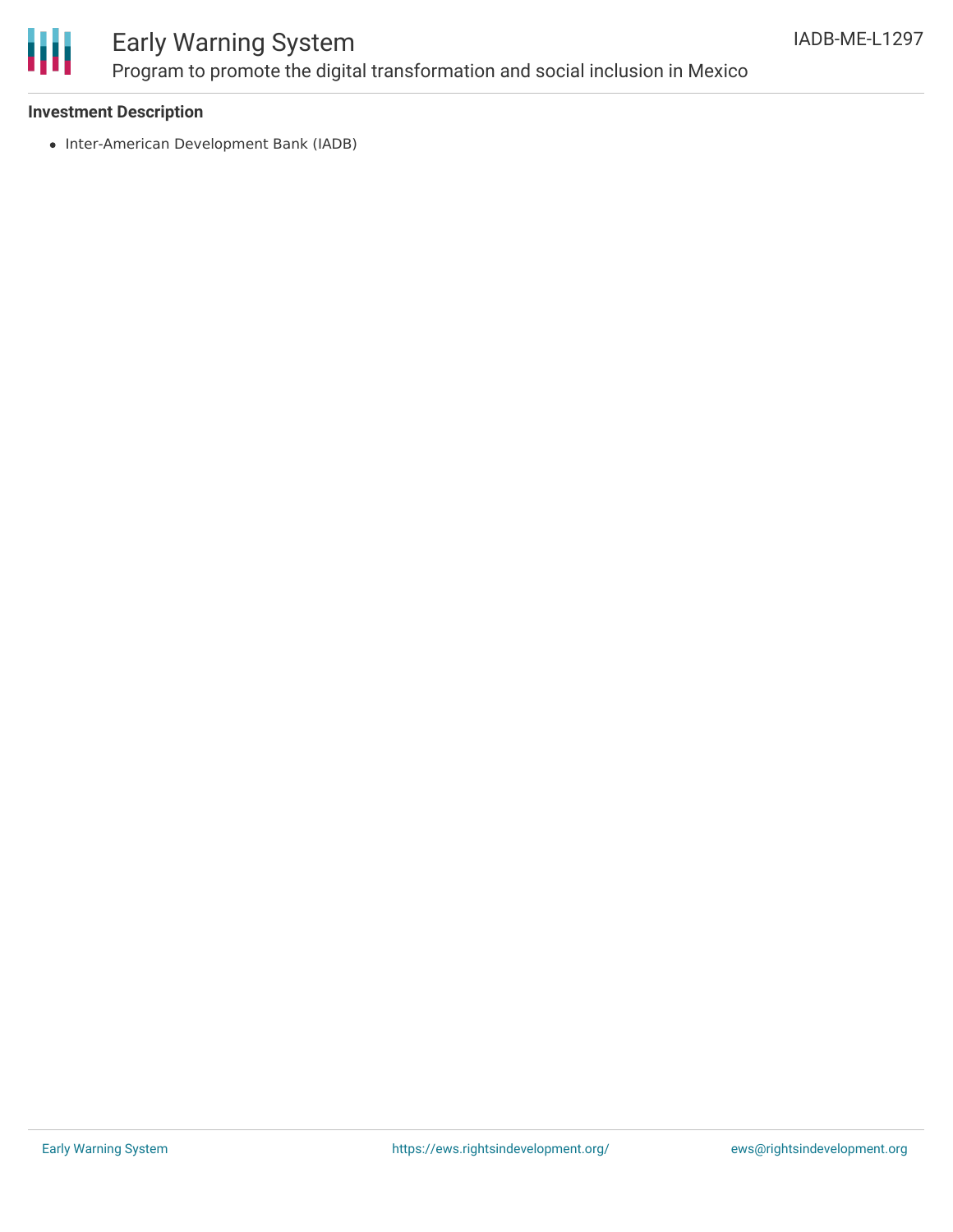

#### **Contact Information**

#### ACCOUNTABILITY MECHANISM OF IADB

The Independent Consultation and Investigation Mechanism (MICI) is the independent complaint mechanism and fact-finding body for people who have been or are likely to be adversely affected by an Inter-American Development Bank (IDB) or Inter-American Investment Corporation (IIC)-funded project. If you submit a complaint to MICI, they may assist you in addressing the problems you raised through a dispute-resolution process with those implementing the project and/or through an investigation to assess whether the IDB or IIC is following its own policies for preventing or mitigating harm to people or the environment. You can submit a complaint by sending an email to MICI@iadb.org. You can learn more about the MICI and how to file a complaint at http://www.iadb.org/en/mici/mici,1752.html (in English) or http://www.iadb.org/es/mici/mici,1752.html (Spanish).